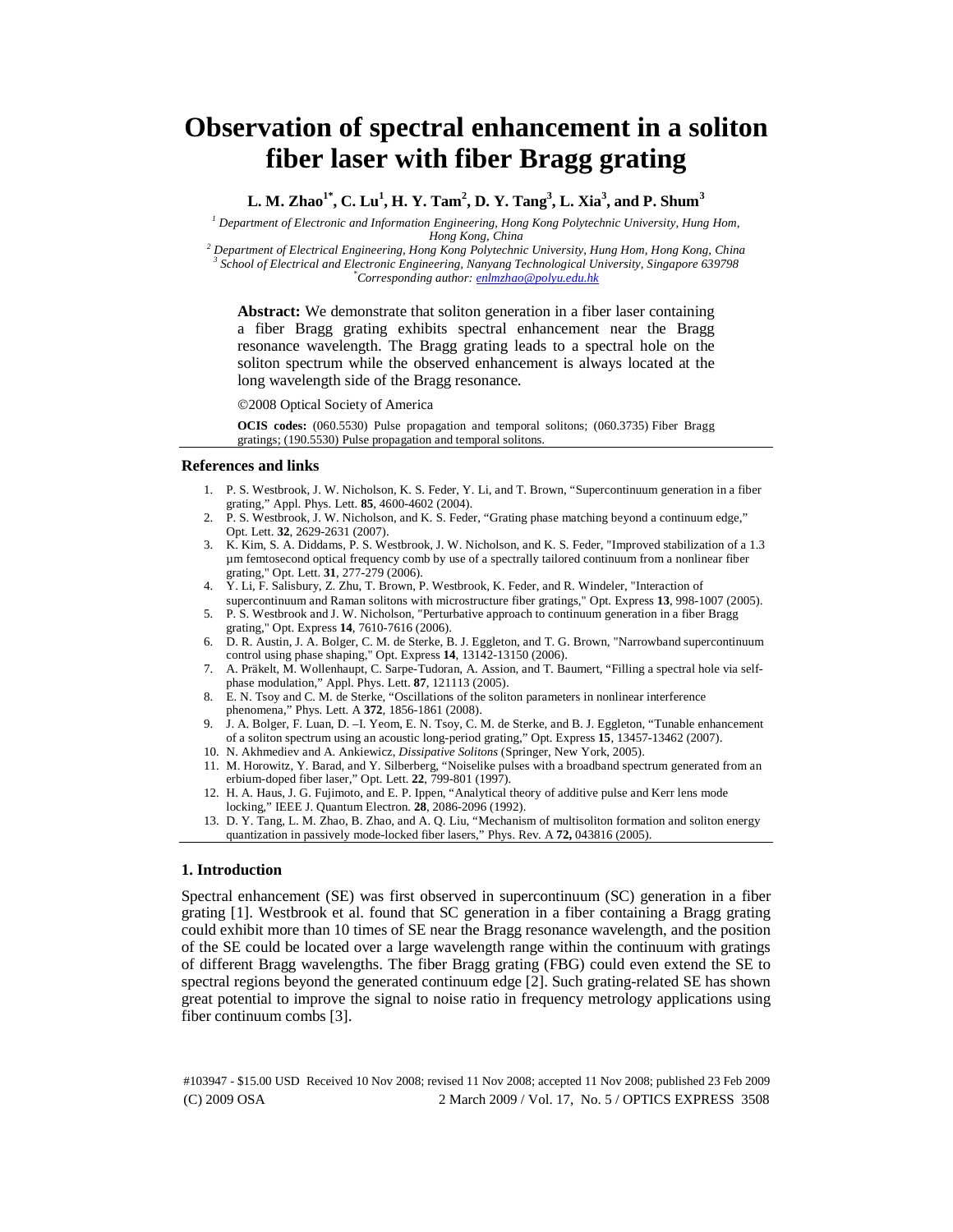To explain the physical mechanism of the SE generation in SC, various experimental, theoretical, and numerical studies have been carried out [1, 4-6]. Li et al. [4] believed that the SE around the Bragg wavelength is actually a dispersive wave. The linear Bragg reflection can be changed into nonlinear SE by increasing the coupling of SC into the grating. Westbrook et al. [5] derived a perturbative solution to the nonlinear Schrödinger equation that includes the effect of a FBG under two assumptions: one is that the bandgap of the grating is much smaller than the pulse bandwidth; the other is that the nonlinear interaction between the grating and the unperturbed waves is negligible. Applying their method to uniform and sampled gratings, they reproduced the large SE observed near the Bragg resonance when SC was generated in a FBG. Austin et al. [6] considered the SC field as a train of discrete pulses. They focused on the dynamics of the enhancement mechanism for a single pulse rather than the full SC description [1, 5]. They theoretically derived that the SE generation is due to the narrow spectral phase filtering resulted from the FBG and the nonlinear propagation in FBG. Their theoretical derivation perfectly explained a key feature of the experimentally observed SE: depletion for wavelengths below the bandgap and the SE on the long wavelength side. The role of the FBG in pulse propagation includes two parts: the phase filtering and the nonlinear propagation, either independently or interactively. To support their theory, they further considered a more general situation in which a narrowband phase feature is imposed on a pulse prior to propagating through a nonlinear medium. They verified that the nonlinear SE caused by the FBG is due to the relative phase rotation between the linear and nonlinear components, and any narrow phase feature followed by nonlinear propagation would exhibit SE effect. Präkelt et al. experimentally studied the SE dynamics based on the self-phase modulation [7] and the theoretical work for clarifying SE observed in SC experiments was recently presented by Tsoy et al. [8]

The above-mentioned works [1-6] are done in the scope of pulse propagation in FBG and for SE in SC generation, and a common assumption made is that the SC is a superposition of a series of pulse [4-6]. Bolger et al. [9] have reported tunable SE of a soliton spectrum using an acoustic long-period grating. However, the SE was superimposed onto a Raman shifted soliton at 1620 nm, not the original pulse wavelength at 1550 nm. It is well known that soliton evolution in a fiber laser is equivalent to the soliton propagation in a recurred fiber links. However, so far as we know, no experimental observation of SE in a pulse generated in a fiber laser is reported. The pulse generated in the fiber laser is a dissipative soliton [10] rather than a conventional soliton in a fiber. Apart from the balance between the cavity dispersion and the fiber nonlinearity a pulse would experience during propagation, the balance between the gain and losses determines the dissipative features of the solitons generated in the fiber laser. A question would be whether the phenomenon of SE could be observed in a dissipative soliton generated in fiber lasers containing a FBG? In this paper we present the first experimental observation of SE in a soliton fiber laser with a FBG in the cavity. We demonstrate that, similar to the SE generated in SC, soliton generation in a fiber laser containing a FBG exhibits SE near the Bragg resonance wavelength. The FBG leads to a spectral hole on the soliton spectrum while the observed enhancement is always located at the long wavelength side of the Bragg resonance in our experiments. For noise-like pulse mode locking [11], the SE is weakened and generally only spectral hole caused by the FBG can be observed.

#### **2. Laser schematic and experimental results**

Figure 1 shows the fiber laser. It has a ring cavity of about 10.5 meters. Therefore the repetition rate of the fiber laser is about 19 MHz. Apart from the 7.5 m erbium-doped fiber (StockerYale: EDF-1480-T6), all other fibers are standard single-mode fiber. The averaged coefficient of the second-order dispersion is  $\bar{\beta}_2 \approx -15.7 \text{ ps}^2/\text{km}$  at the wavelength of 1550 nm. Different from the conventional soliton fiber lasers, a uniform FBG was incorporated in the cavity. The FBG was inscribed on a 0.3 m standard single-mode fiber using the phase mask method and the FBG segment is about 1.5 cm. The laser is mode-locked with the nonlinear polarization rotation technique [12]. An in-line fiber-type polarization-dependent isolator is inserted between the wavelength division multiplexer (WDM) and the EDF. Four pieces of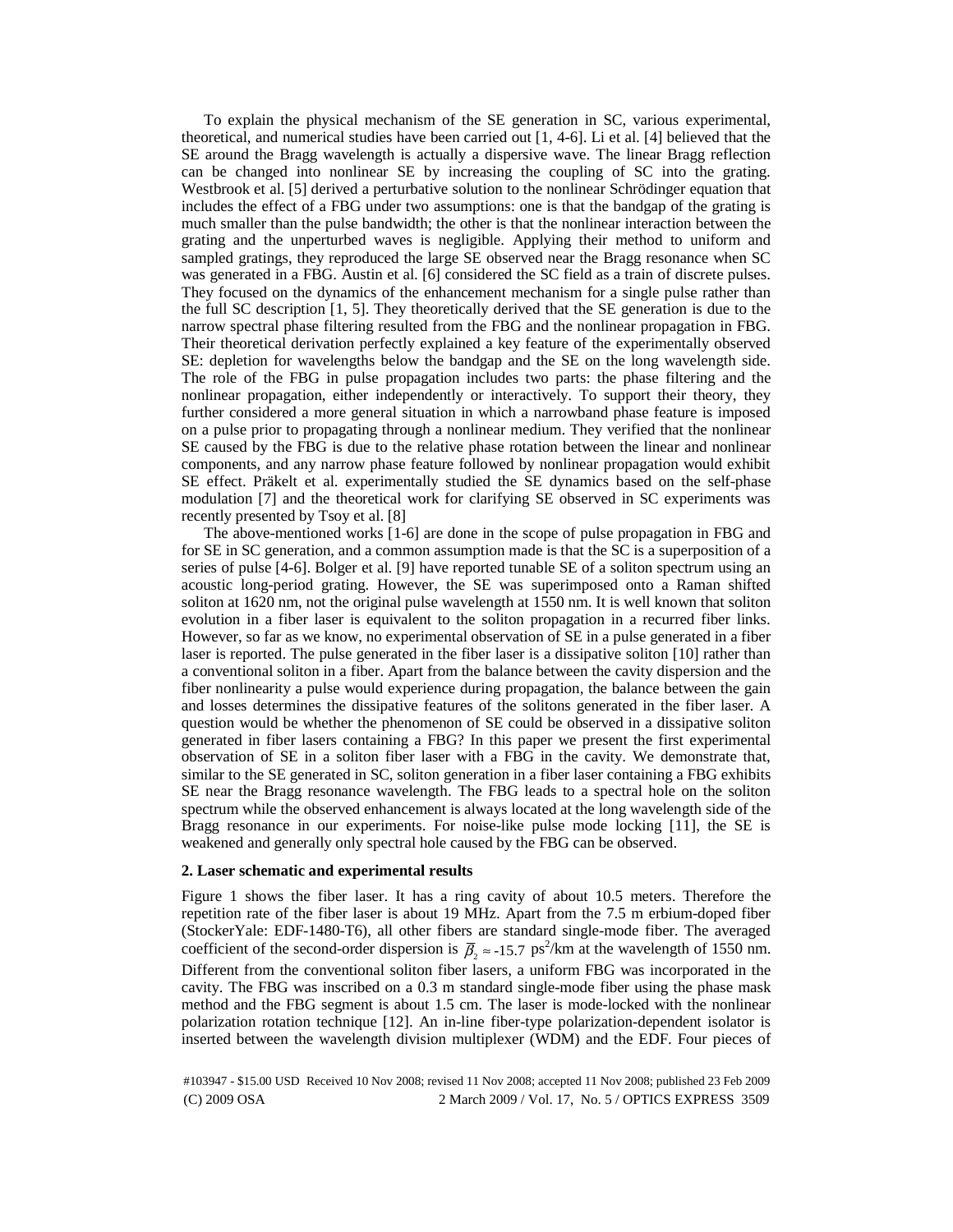wave-plates mounted on a 7-cm-long fiber bench are used to adjust the polarization of the light. The laser is pumped by a Raman fiber laser source (BWC-FL-1480-1) of wavelength 1480 nm. We noted that the isolator between the WDM and the EDF is necessary for the selfstarted mode locking. As the reflection of the Bragg wavelength of the FBG is about 15 dB, without the isolator, the FBG can function as a high reflection mirror at Bragg resonance wavelength. Combined with low reflection from the other fiber end or the waveplate on the fiber bench and the strong gain of the EDF, a CW lasing centered at the Bragg wavelength was always obtained instead of the mode locking.



Fig. 1. Schematic of the fiber laser.  $\lambda/4$ : quarter-wave plate;  $\lambda/2$ : half-wave plate; FBG: fiber Bragg grating; EDF: erbium-doped fiber; WDM: wavelength division multiplexer.



Fig. 2. Transmission spectrum of the uniform FBG.

We used the amplified spontaneous emission of the EDF with 59.1 mW pump power to directly measure the transmission spectrum of the FBG used. It is shown in Fig. 2. The Bragg wavelength is about 1557.9 nm and the 3 dB bandwidth of the spectrum is about 0.096 nm. Experimentally we found that with appropriate orientation setting of the waveplates, selfstarted mode locking can be achieved provided the pump power is strong enough. Similar to the case of soliton operation in fiber lasers without FBG [13], single soliton, multiple solitons, or noise-like pulse could be generated in the fiber laser. However, due to the existence of the FBG, spectral hole was always observed on the optical spectrum of the mode-locked pulse. When the central wavelength of the generated soliton is close to the Bragg wavelength of the FBG, SE could be observed on the spectrum. Figure 3(a) and Fig. 3(b) show the optical spectrum and the autocorrelation trace of a typical state observed. The state was obtained with 177.6 mW pump power and the output average power is about 2.16 mW. It is clear that there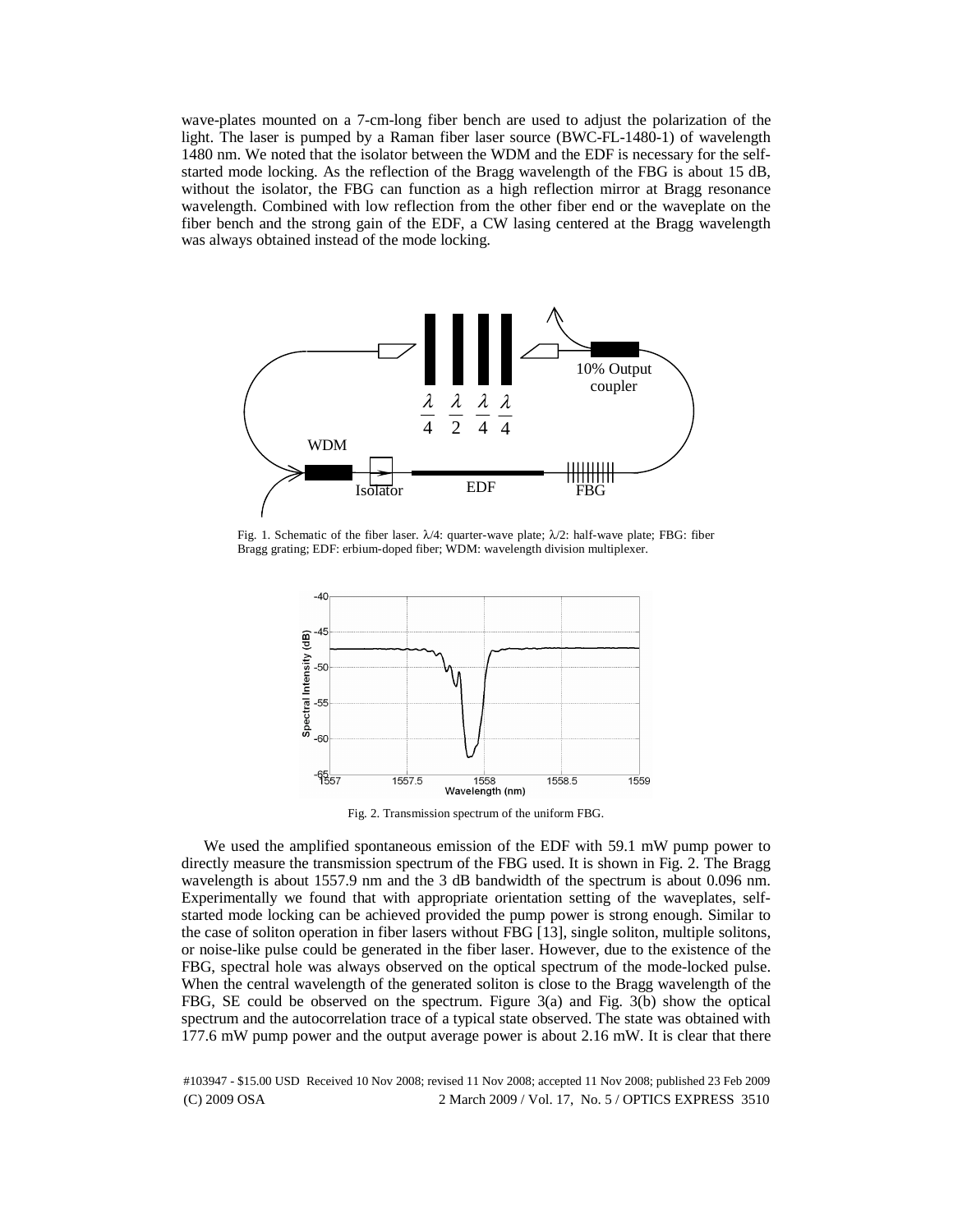is about 10dB SE superimposed on the soliton spectrum. The pulse width of the soliton is about 340.2 fs if a Sech<sup>2</sup> pulse profile is assumed. To highlight the SE relationship with the FBG, we have shown in Fig. 3(c) the zoom-in regime around the Bragg wavelength. Compared with Fig. 2, the short wavelength side of the FBG spectrum was inherited. The spectral modulation of Fig. 3(c) is caused by the multiple soliton operation [13]. The FWHM of the SE is about 0.07 nm, which corresponds to the spectral width of a  $\sim$ 100 ps pulse. Due to the limited scan range of the autocorrelator used (50 ps) and the weak strength of this broad dispersive wave, such background is not easy to be distinguished in the autocorrelation trace. Anyway, Fig. 3(b) showed a very weak and broad background.



Fig. 3. A typical soliton operation state with 10dB spectral enhancement. (a) Optical spectrum; (b) Autocorrelation trace; (c) Zoom-in spectrum around the Bragg resonance.

Experimentally we tried to study the SE variation with the continuous shift of the central wavelength of the generated soliton. However, as the tuning of the central wavelength of the generated soliton is through rotating one of the waveplates, and such modulation simultaneously changes the linear phase delay bias in the cavity [13], which will at the same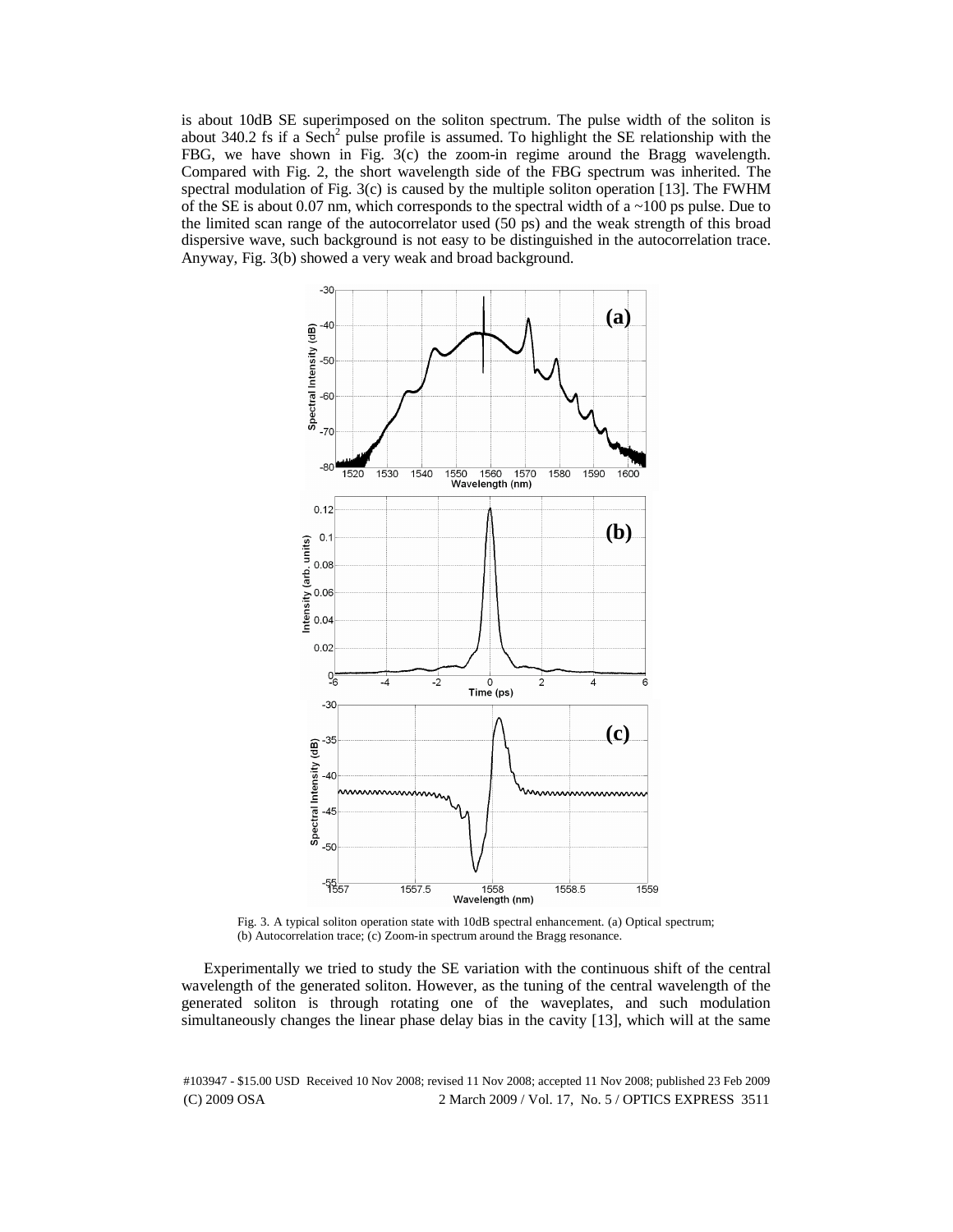time considerably change the soliton parameters such as pulse width, peak power and so on. No quantitative relation could be obtained.

The SE exists once the mode-locked pulse is generated in the fiber laser. Experimentally we can still observe SE when the central wavelength of the soliton was shifted away from the Bragg wavelength. Figure 4 showed examples when the soliton was shifted to either the short wavelength side or the long wavelength side. The SE and the spectral hole still existed on the soliton spectrum. However, the SE is much weaker compared with that shown in Fig. 3(a).



Fig. 4. Optical spectrum of soliton operation with the central wavelength of the soliton largely shifted away from the Bragg wavelength.



Fig. 5. Noise-like pulse. (a) Optical spectrum; (b) Autocorrelation trace.

We also studied the influence of the FBG on the noise-like pulse. As shown in Fig. 5(a), the spectral hole induced by the FBG could be observed when the soliton fiber laser is operated in the noise-like pulse mode locking state. However, the SE is very weak compared to the case of soliton mode locking. Physically it is easy to understand such performance: the noise-like pulse consists of many evolving ultrashort pulses bound together as indicated by Fig. 5(b), therefore, the phase of the individual ultrashort pulses or intra-structure of the noiselike pulse is changing when it goes through the FBG; secondly, the central wavelength of the individual ultrashort pulses or intra-structure of the noise-like pulse randomly varies, which may be far away from the Bragg resonance wavelength. As the measured optical spectrum is actually an averaged one (the scan time of the OSA is  $\sim$  ms, while the repetition rate of the fiber laser is  $\sim$  MHz), the SE caused by the phase shaping of the FBG [6] would be further weakened.

We note that in our experiments no matter the central wavelength of the soliton / noiselike-pulse was coincided or shifted away from the Bragg wavelength, the SE always appeared at the long wavelength side.